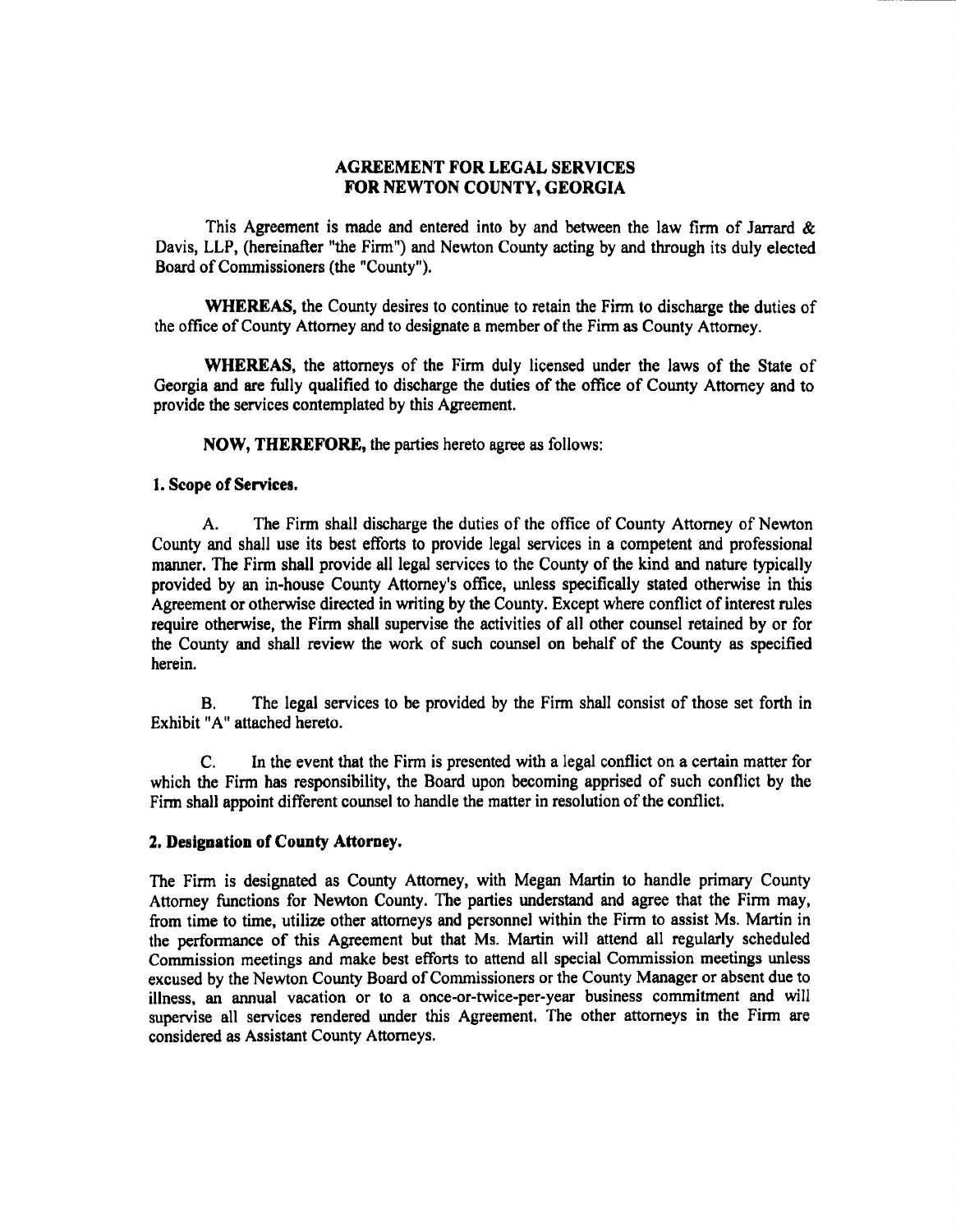# 3. Billing Procedures and Monthly Statements.

A. The Firm shall submit to the County, within thirty (30) days after the end of each calendar month, an itemized statement of the professional services provided and the time expended to provide those services in the form customarily submitted by the Firm to clients which are billed on an hourly basis. The parties acknowledge that payment of all monthly statements is expected to be made within thirty( 30) days of the billing date. The County will not be liable for interest or finance charges, although persistent late payment shall be a basis for the Firm to review its relationship with the County.

B. The Firm will bill the County for actual, out-of-pocket expenses such as, but not limited to, authorized travel, long-distance telephone calls ( other than calls between County Offices and the Firm's offices), filing fees, duplication, computerized legal research, and similar out-ofpocket expenditures. Expenses will be billed at cost, without markup. The Firm will not charge for word-processing services or secretarial overtime. The Firm will make best efforts to use outgoing faxes and email, U.S. Mail and other means. These items will be separately designated on the Firm's monthly statements as "expenses," and will be billed in addition to fees for professional services.

C. Time will be charged by the Firm in increments of 1/10 of an hour (i.e., six-minute units). The rate structure in general, or the rates of attorneys of particular levels of experience, may be increased or altered from time to time, after written notice to, and approval by, the County in the form of an amendment to this Agreement pursuant to Section 7 below.

D. The Firm will not charge the County for the attendance of more than one attorney at any meeting, proceeding or deposition without first discussing the need to do so with the principal client contact for the matter, and will limit multiple attendance to exceptional circumstances where such attendance is necessary for the benefit of the client.

# 4. Term of the Agreement.

This Agreement shall be effective as of May 17, 2016 through December 31, 2019, and shall be and remain in full force and effect until terminated in accordance with the provisions of Section <sup>S</sup> hereof.

## 5. Termination of the Agreement.

County has the right to terminate the Firm's representation at any time, without cause, subject to an obligation to give notice in writing to the Firm at least ninety (90) days prior to termination. Termination is effective ninety (90) days from the date of the written notice unless otherwise specified therein. The Firm has the same right, subject to the Firm's ethical obligations to allow the County sufficient notice prior to termination so that County will be able to arrange alternative representation. In either circumstance, County agrees to secure new counsel as quickly as possible and to cooperate fully in the substitution of the new counsel as counsel of record in any action in which the Firm may represent the County. The Firm agrees to cooperate fully in any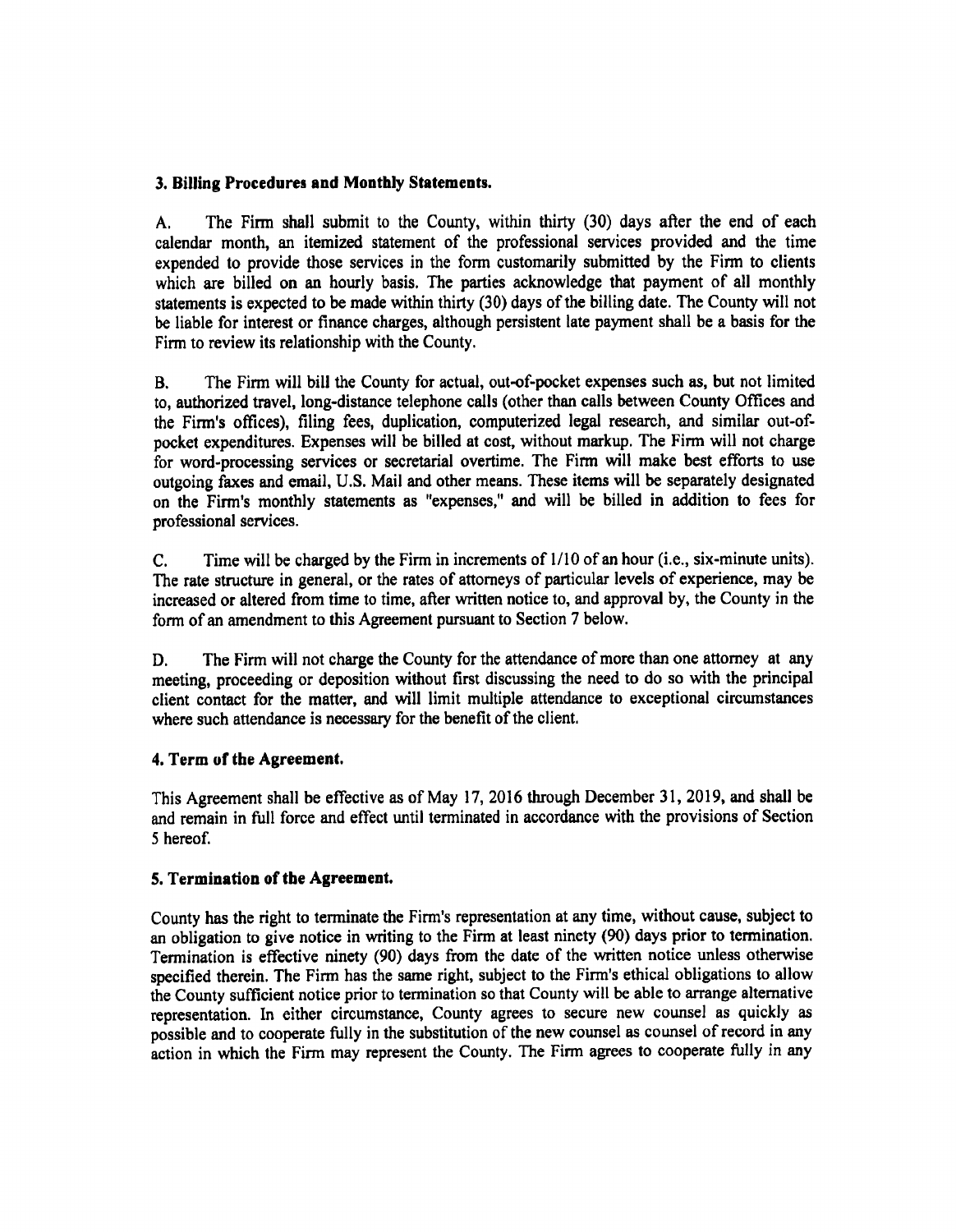such transition, including the transfer of files. Upon the County's termination of the Firm, all work necessitated to transition files to new counsel and to close out matters as directed by the Board of Commissioners will be billed at an hourly rate of \$350.

Notwithstanding the termination of the Firm's representation, County will remain obligated to pay to the Firm all fees and costs incurred prior thereto.

# 6. Files and Records.

A. All legal files of the Firm pertaining to the County shall be and remain the property of County. The Firm will control the physical location of such files during the tern of this Agreement for all open/active case files. Inactive or closed files shall be retained by the County.

B. The Firm shall maintain full and accurate records with respect to all matters covered under this Agreement for a period of three years after the expiration or termination of this Agreement. The County shall have the right to access and examine such records, without charge, during normal business hours. County shall further have the right to audit such records, to make transcripts therefrom and to inspect all data, documents, proceedings, and activities.

C. Upon request, the Firm shall provide the County with electronic copies of those of the County's files in the Firm's possession which are in electronic form.

## 7. Modifications to the Agreement.

Unless otherwise provided in this Agreement, modifications relating to the nature, extent or duration of the Firm's professional services to be rendered hereunder shall require the prior written approval of the Newton County Board of Commissioners in accordance with Newton County's Procurement policies relating to the appointment of a County Attorney. Any such written approval shall be deemed to be a supplement to this Agreement and shall specify any changes in the Scope of Services and the agreed- upon billing rates to be charged by the Firm and paid by the County.

## S. Independent Contractor.

No employment relationship is created by this Agreement. The Firm and its members shall, for all purposes, be an independent contractor to the County. The Firm and its members shall not be entitled to participate in any pension plan ( including, without limitation, the Public Employees Retirement System), insurance, or other similar benefits provided to County employees.

## 9. Assignment and Delegation.

This Agreement contemplates the personal professional services of the Firm. Neither this Agreement nor any portion thereof shall be assigned or delegated without the prior written consent of the County. Delegation to attorneys outside the Firm shall be limited to those situations in which the Firm is disqualified by virtue of <sup>a</sup> conflict of interest, or where the Firm does not possess the expertise to competently perform services in <sup>a</sup> particular practice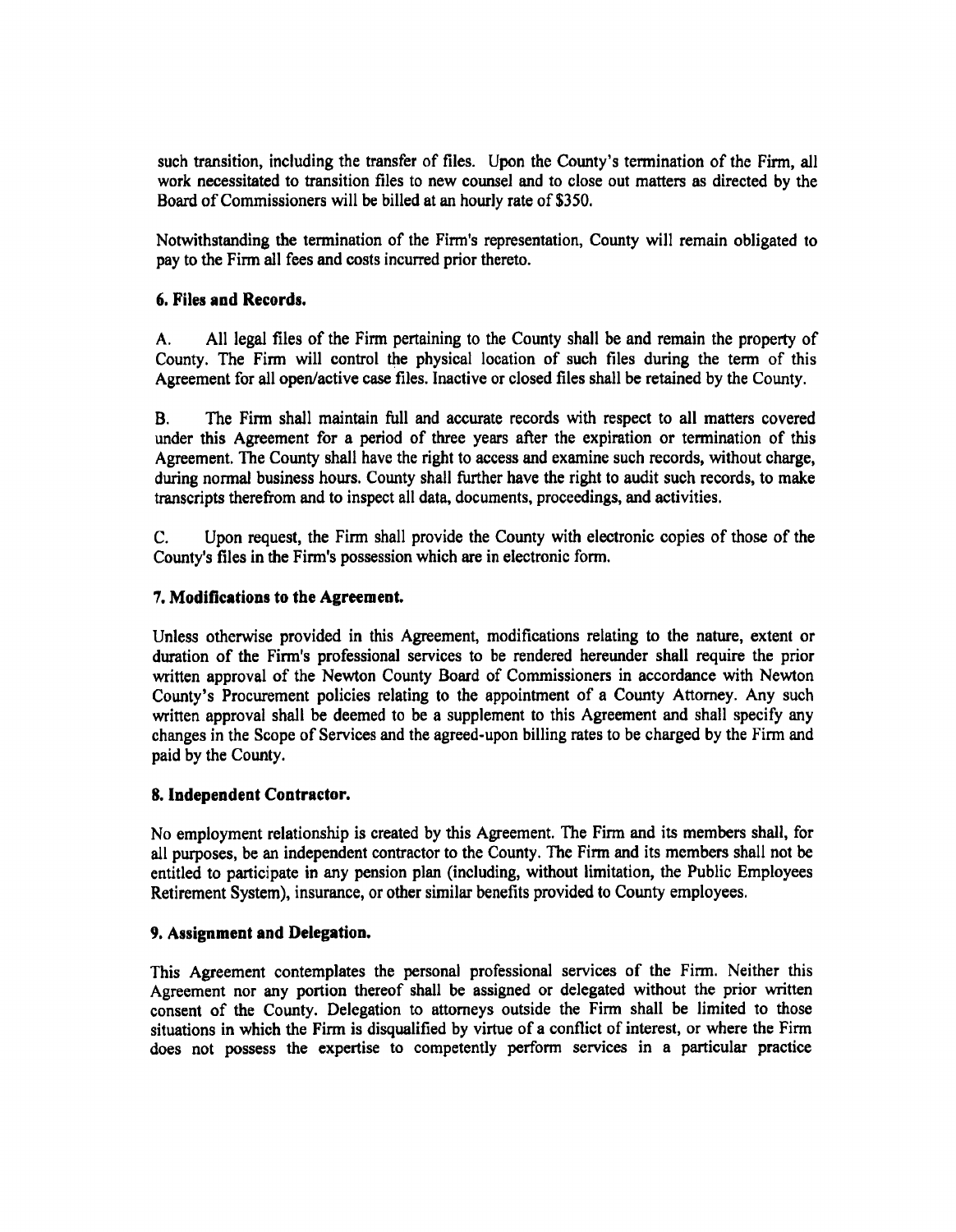area. Delegation shall not be made without the prior written approval of the County Manager of the County.

The Firm shall supervise delegated work, except where precluded from doing so by virtue of <sup>a</sup> conflict of interest, and where otherwise agreed to by the parties hereto.

## 10. Insurance.

A. The Firm currently maintains in full force and effect <sup>a</sup> professional liability insurance policy which provides coverage in an amount not less than \$ 1, 000,000 per occurrence and \$1,000,000 aggregate. Said insurance policy provides coverage to the County for any damages or losses suffered by the County as <sup>a</sup> result of any error or omission or neglect by the Firm which arises out of the professional services required by this Agreement.

B. The Firm currently maintains workers' compensation insurance in accordance with Georgia Law.

C. The Firm agrees to notify County in the event the limits of its insurance should fall below the coverages stated in paragraph A or if the insurance policies noted here are allowed to lapse and substitute insurance is not obtained.

#### 11. Indemnification.

The Firm shall indemnify, hold harmless and defend the County, its officers, agents, employees and volunteers from and against any and all claims and losses, costs or expenses for any damage due to death or injury to any person and injury to any property resulting from any alleged intentional, reckless, or negligent acts, errors or omissions of the Firm in the performance of this Agreement.

## 12. Conflicts of Interest.

The Firm and its members shall comply with all applicable federal, state and local laws and regulations, including the conflict of interest provisions contained in the Georgia Rules of Professional Conduct.

#### 13. Permits and Approvals.

The Firm and its members shall obtain, at the Firm's sole cost and expense, all permits, and licenses necessary in the performance of this Agreement.

#### 14. Severability.

If any term or provision of this Agreement or the application thereof to any person or circumstance shall, to any extent, be invalid or unenforceable, then such term or provision shall be amended to, and solely to, the extent necessary to cure such invalidity or unenforceability, and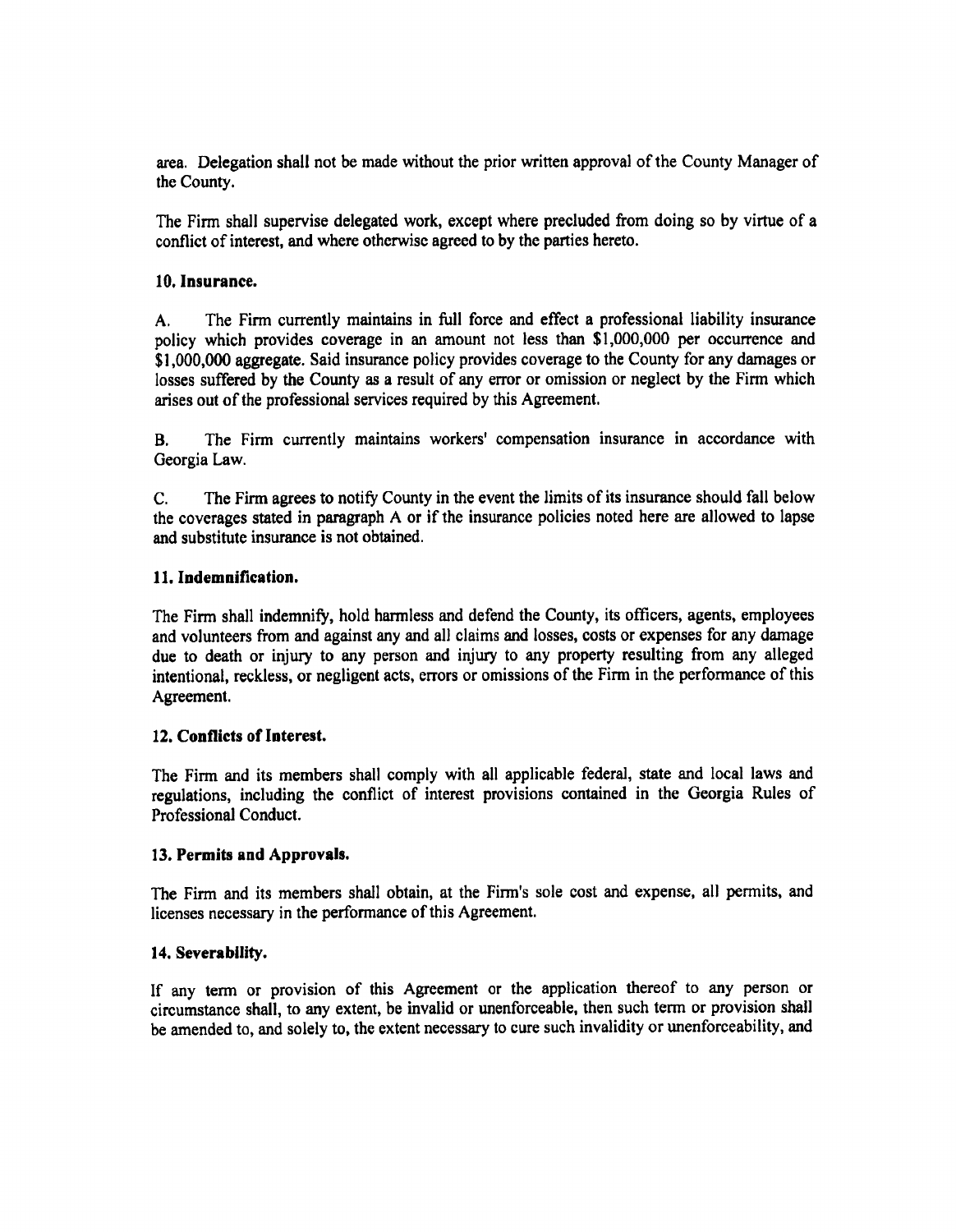in its amended form shall be enforceable. In such event, the remainder of this Agreement, or the application of such term or provision to persons or circumstances other than those as to which it is held invalid or unenforceable, shall not be affected thereby, and each term and provision of this Agreement shall be valid and be enforced to the fullest extent permitted by law.

## 15. Entire Agreement.

This Agreement, together with Exhibit "A" hereto, shall constitute the full and complete agreement and understanding of the parties and shall be deemed to supersede all other written or oral statements of any party hereto relating to the subject matter hereof.

IN WITNESS WHEREOF, the duly authorized representatives of the parties have caused this Agreement to be executed as of August 16, 2016.

SIGNATURES ON FOLLOWING PAGE]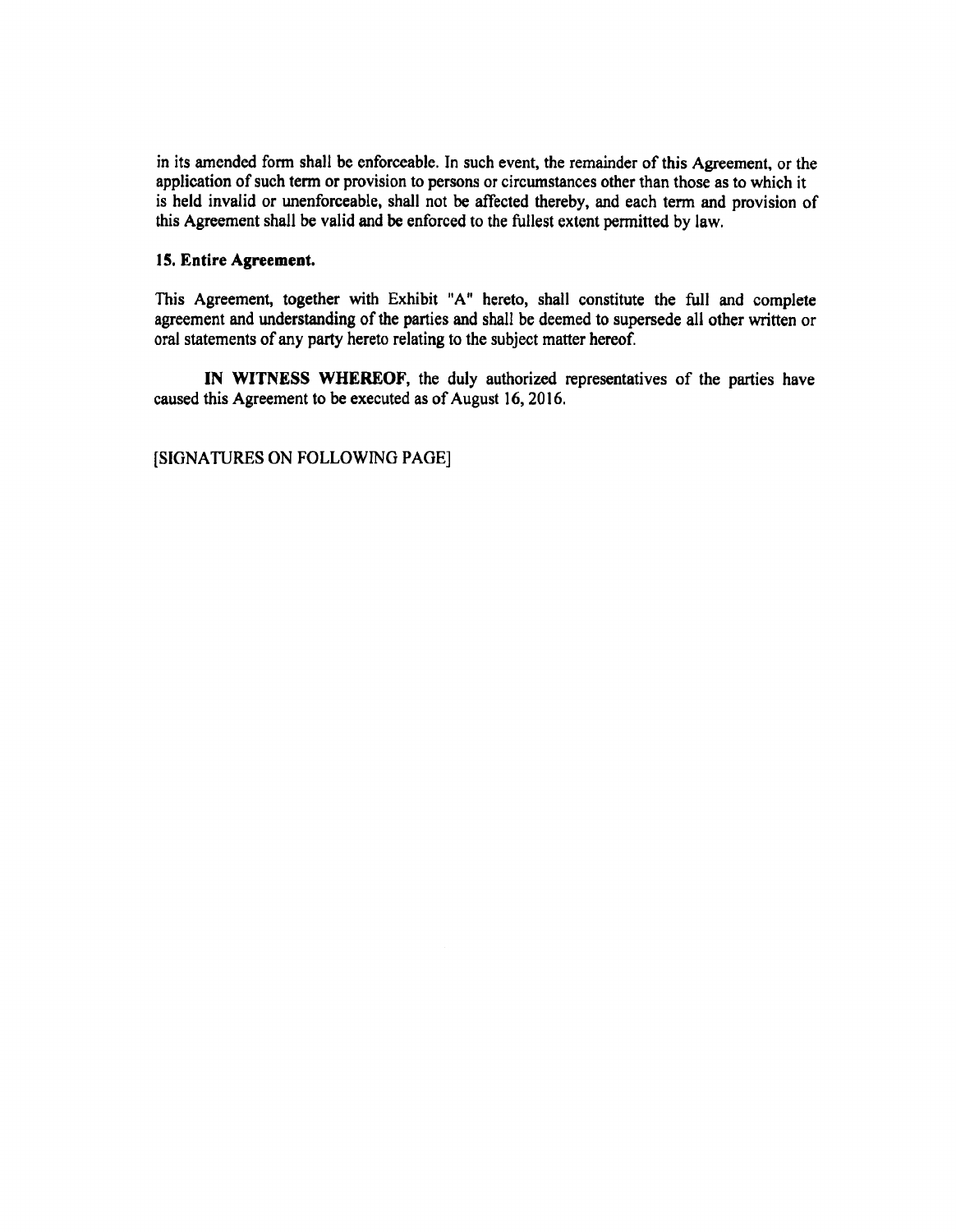NEWTON COUNTY BOARD OF COMMISSIONERS

Mlliam K. Ellis, Chairman

ATTEST:

بر Jackie Smith, County Clerk

JARRARD& DAVIS, LLP

Ken E. Jarrard, Esq. Partner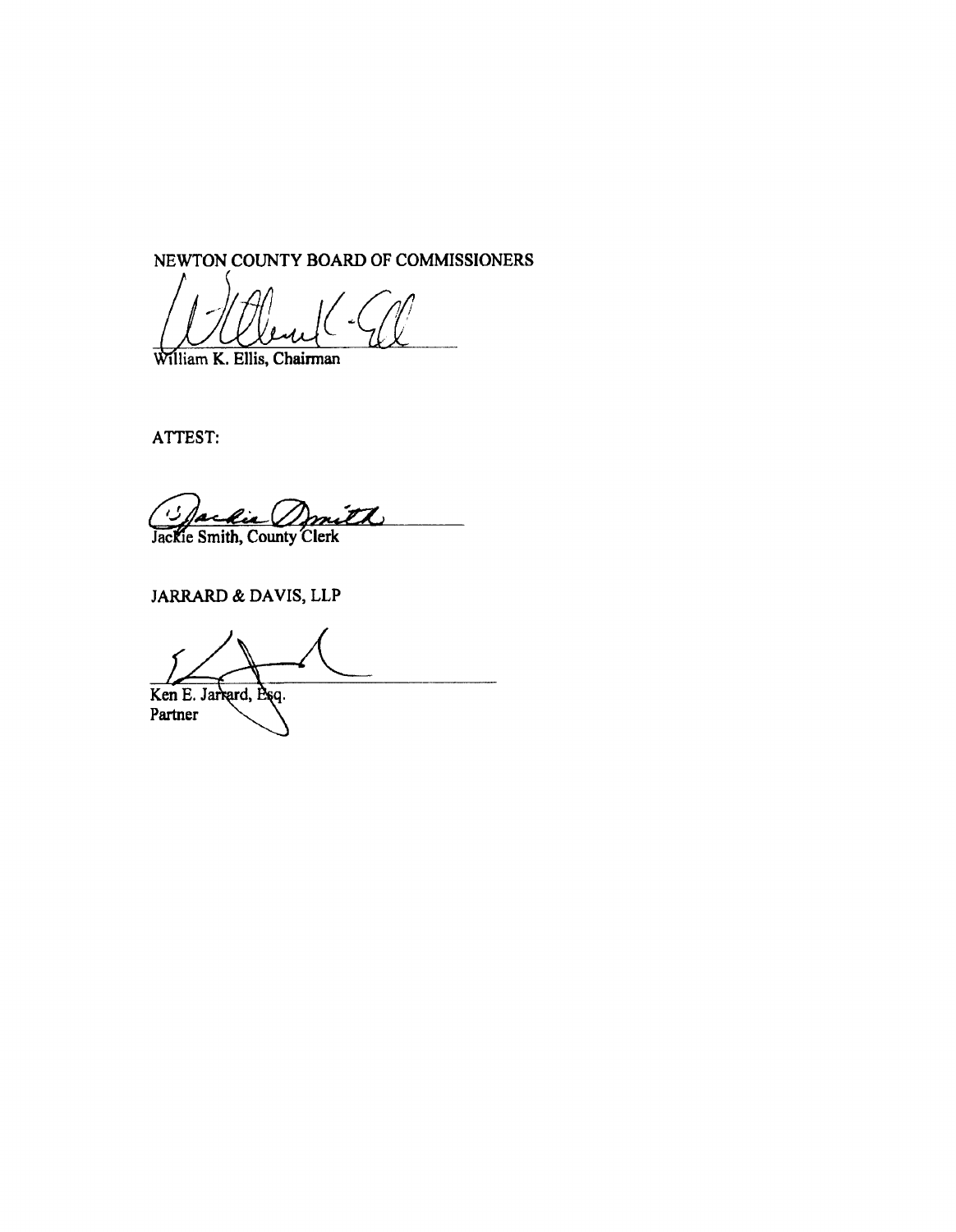## EXHIBIT "A"

# SCOPE OF SERVICES AND APPLICABLE BILLING RATES

# I. GENERAL LEGAL SERVICES

A. General Services. The general legal services to be provided by the Firm to the County shall include the following:

1. Provide routine legal assistance, advice and consultation to the Newton County Board of Commissioners and to County staff relating to general public law issues, potential tort liability and risk management.

2. Prepare and review legal opinions, ordinances, resolutions, agreements and related documents.

3. Attend all meetings of the Newton County Board of Commissioners, and such meetings of the Planning Commission and other Boards and Commissions of the County as may from time to time be specified by the County.

4. Provide labor, employment and personnel legal services prior to the initiation of litigation to the County in any and all matters assigned by the County, except as delegated pursuant to this Agreement, or as otherwise agreed in writing by the Firm and the County, including but not limited to, all proceedings before the EEOC for Charges of Discrimination and before the Department of Labor for unemployment benefit claims.

S. Monitor pending state and federal legislation and regulations, and new case law, as appropriate.

6. Perform such other or additional general legal services as may be requested by the County, acting by and through the Newton County Board of Commissioners or the County Manager.

7. Litigation oversight services for those cases that are handled by insurance counsel, conflict counsel, or different counsel such as review of invoices, coordination of activities, communication of the Newton County Board of Commissioners' direction, and similar legal tasks.

8. Real Estate and Eminent Domain Services, including but not limited to, review of escrow documents, title reports and contracts for sale.

9. Review and supervise contracts that the County may have with other legal counsel.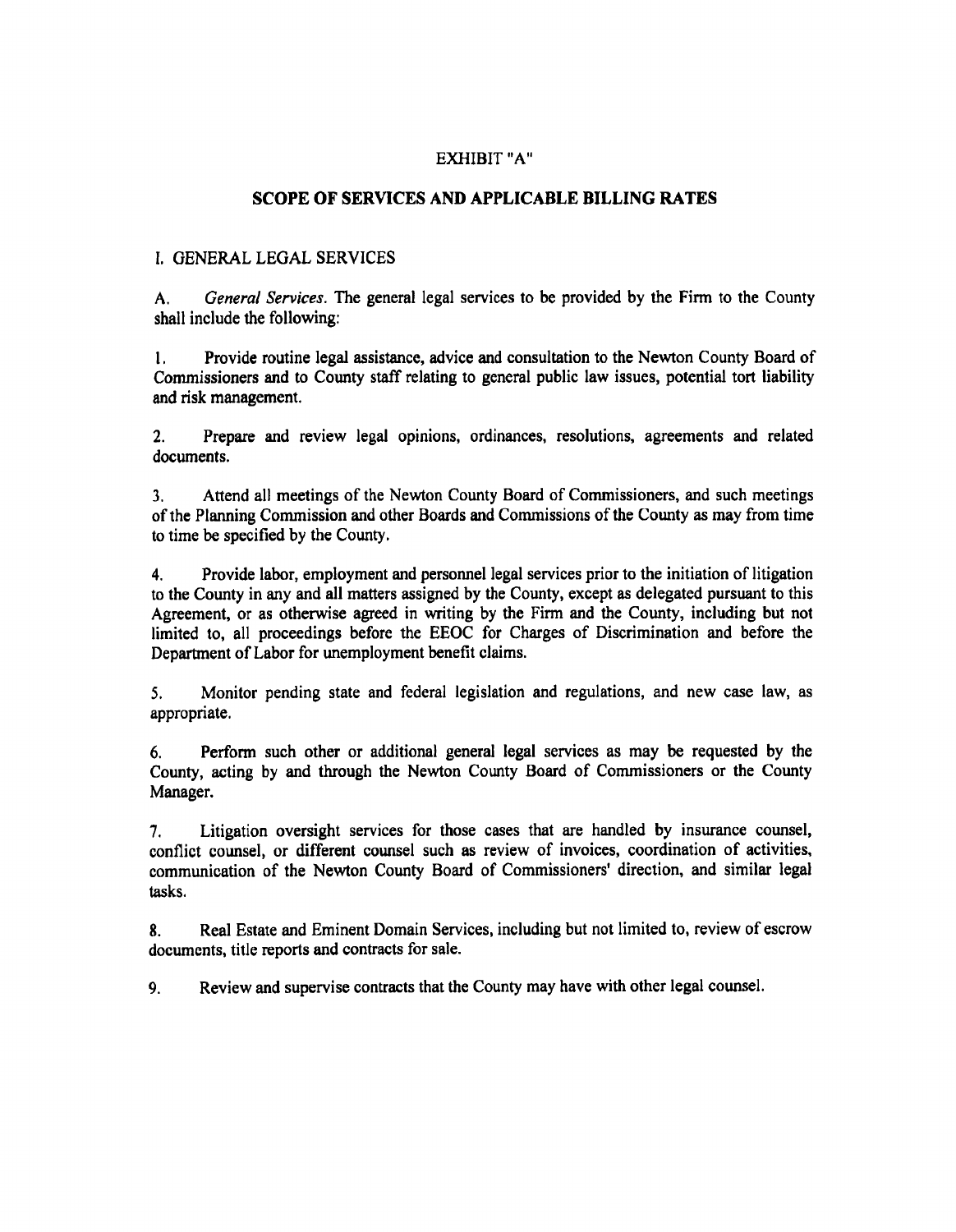10. Perform all duties of the office of County Attorney as provided in County Attorney Job Description, to the extent such duties are not in conflict with this Agreement.

11. Effective January 1, 2017, the Firm will bill travel for both travel to Newton County Board of Commissioners meetings and return travel.

The general legal services specified in this paragraph  $I(A)$  shall be provided at a billable rate of \$175.00 per hour for attorney services and \$75.00 per hour for paralegal services.

# II. LITIGATION SERVICES

A. The Firm shall have <sup>a</sup> right of first refusal for any and all claims that result in litigation brought by or against Newton County or any of its agencies for which insurance coverage is accepted by the applicable carrier. The Firm, at the discretion and approval of the Board of Commissioners, will provide full litigation services to the County from commencement of the case and through appeal.

B. Any and all claims that result in litigation brought by or against Newton County or any of its agencies for which insurance coverage and insurance counsel is denied will be the responsibility of the Firm. The Firm, at the discretion and approval of the Board of Commissioners, will provide full litigation services to the County from commencement of the case and through appeal.

B. The litigation services specified in paragraph II (A) shall be billed at the regular hourly rate of \$175.00 per hour for attorney services and \$75.00 per hour for paralegal services, or as otherwise agreed pursuant to this agreement.

## III. BOND COUNSEL SERVICES

A. The Firm shall serve as local bond counsel in connection with all financings, transactions, bond issues, and legal matters relating to the ongoing management of the County's debt and in connection with such transactions for any other entity or authority for whom the County Board of Commissioners has authority to appoint counsel. All fees incurred as local bond counsel, and approved by the County, shall be paid out of the fees earned by outside bond counsel.

B. The County may solicit proposals from law firms with experience in municipal bond law to serve as Bond Counsel to the County in connection with financings, transactions and legal matters relating to the ongoing management of the County's debt. Proposals to act as Bond Counsel to the Board of County Commissioners will illustrate how <sup>a</sup> Firm can offer complete services to meet the County's needs in future bond financings and re-financings. Any agreement with selected Bond Counsel shall include the requirement that the Firm serve as local counsel.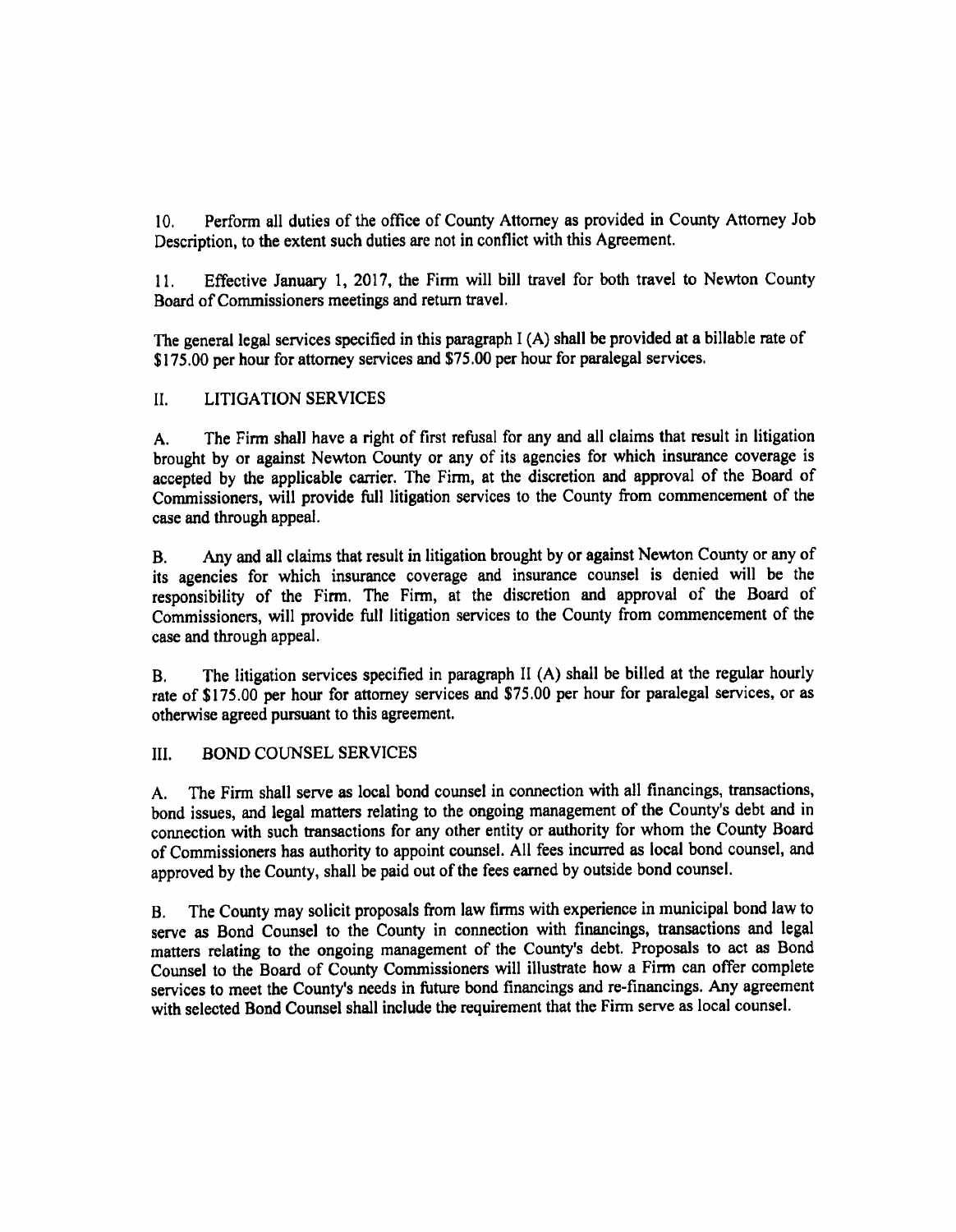#### STATEMENT OF CLIENT POLICIES

Our Firm's standard policies provide for billing for our legal services on a monthly basis. Our invoices include a description of the services performed by attorneys or paralegals on <sup>a</sup> legal project. Also, we include <sup>a</sup> list of out-of-pocket expenses, which may include copying, telephone, facsimile charges, secretarial overtime, filing fees, and other costs.

Payment of an invoice is due within thirty (30) days from receipt by a client. We encourage our clients to contact us if they have any questions regarding an invoice or the performance of our legal services.

Our fees for legal services are based on the amount of time expended by an attorney or paralegal on a project. Where possible, we attempt to have a matter addressed by an attorney or paralegal at the lowest possible billing rate, keeping in mind the risk level and complexity of an assignment.

In the case of <sup>a</sup> new client or <sup>a</sup> special project ( which may include such matters as large corporate transactions, litigation or arbitration, or projects which require immediate attention), we may request an advance or special retainer. Also, in these cases, we may arrange with our client an alternate arrangement for payment, such as at the closing of <sup>a</sup> transaction.

We look forward to working with you and encourage you to contact us if you have any questions regarding these policies.